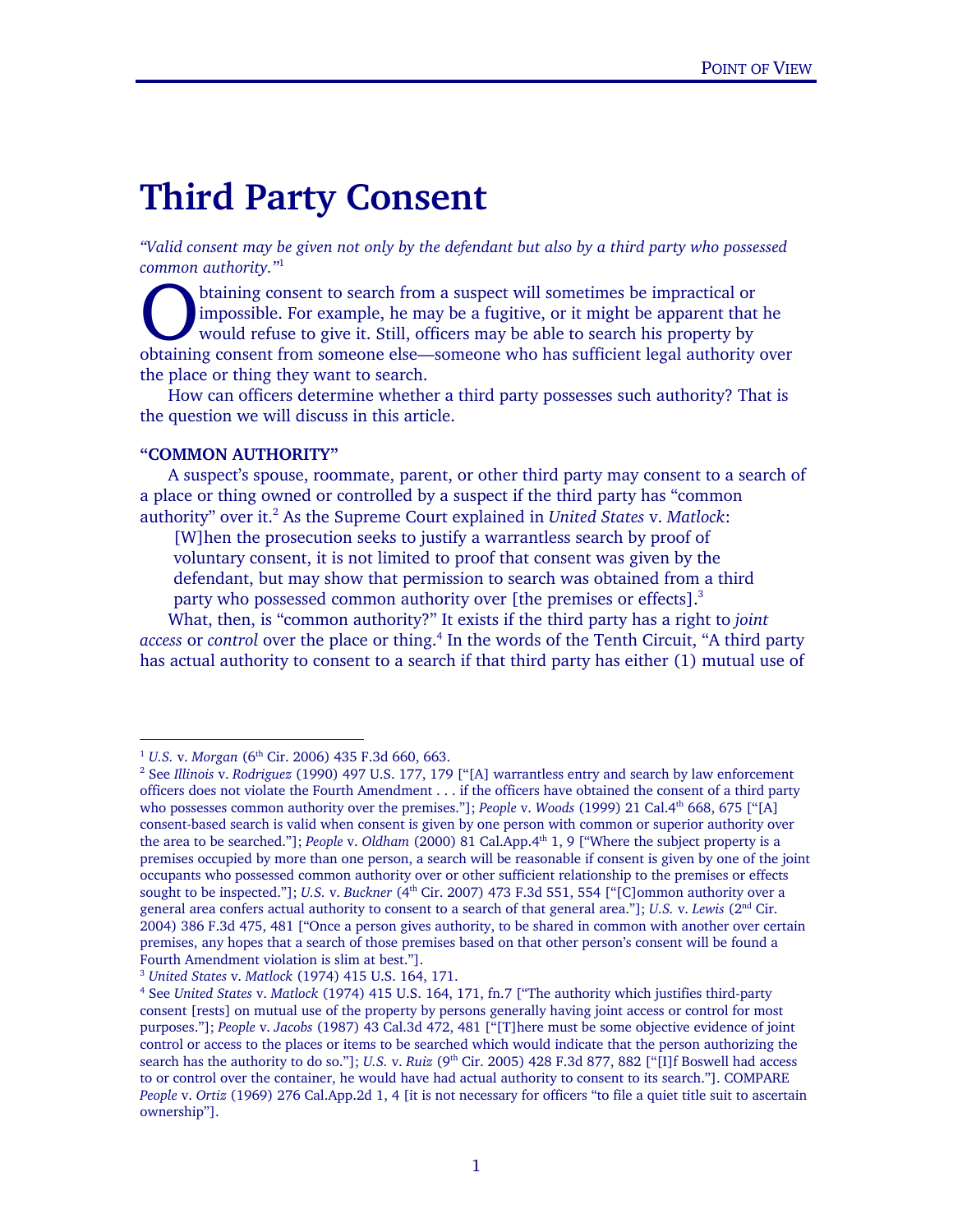the property by virtue of joint access, or (2) control for most purposes."5 On the other hand, a third party will lack common authority if the suspect had a right to *exclusive* access and control.

 It is important to understand that a third party may have common authority over a residence but not every room and container inside it. As the Fourth Circuit explained in *U.S.* v. *Buckner*, "Although common authority over a general area confers actual authority to consent to a search of that general area, it does not automatically extend to the interiors of every discrete enclosed space capable of search within the area."<sup>6</sup>

 A good illustration of how this rule operates is found in cases where the suspect's spouse consented to a search of a computer located in the family home. While spouses ordinarily have common authority over most things in the house, they would not have common authority over computer files that had been password protected by the suspect unless the spouse knew the password. $7$ 

For example, in *Trulock v. Freeh<sup>8</sup>* FBI agents obtained Conrad's consent to search a computer located in a house she shared with Trulock. The agents were investigating a security leak at the Department of Energy where Conrad and Trulock worked. Conrad said they both used the computer, but that she could not access Trulock's files because they were password protected. This did not, however, prevent an FBI computer specialist from tapping into them.

 Trulock later filed a civil rights lawsuit against the FBI, claiming the search was unlawful. Specifically, he contended that the agents could not have reasonably believed that Conrad had common authority over his files because they knew she could not access them. The court agreed, saying that Conrad's common authority over the computer "did not extend to Trulock's password-protected files."

**"USE" IS NOT REQUIRED**: If the third party has a right to joint access or control over the place or thing it is immaterial that he did not actually use it. While actual use is certainly a strong indication that the third party has common authority, $9$  it is not a requirement.<sup>10</sup>

-

<sup>5</sup> *U.S.* v. *Andrus* (10th Cir. 2007) 473 F.3d 711, 716. ALSO SEE *U.S.* v. *Rith* (10th Cir. 1999) 164 F.3d 1323, 1329-30 ["[A] third party has authority to consent to a search of property if that third party has either (1) mutual use of the property by virtue of joint access, or (2) control for most purposes over it."].  $<sup>6</sup>$  (4<sup>th</sup> Cir. 2007) 473 F.3d 551, 554.</sup>

<sup>&</sup>lt;sup>7</sup> See *U.S.* v. *Buckner* (4<sup>th</sup> Cir. 2007) 473 F.3d 551, 555 ["[T]he officers knew that the computer was located in a common living area of thee Buckner's marital home, they observed that the computer was on  $\dots$  ¶ the officers did not have any indication from Michelle, or any of the attendant circumstances, that any files were password-protected."]; *U.S.* v. *Morgan* (6th Cir. 2006) 435 F.3d 660. 663 [suspect's wife "indicated to the officers who came to her home that she had access to and used the computer and that she and the defendant did not have individual usernames or passwords."]. ALSO SEE *Frazier* v. *Cupp* (1969) 394 U.S. 731; *People* v. *Jenkins* (2000) 22 Cal.4<sup>th</sup> 900, 978 ["[I]t was objectively reasonable to conclude Diane Jenkins had authority to consent to the search of defendant's briefcase, because it was reasonable for the officers to believe she had exercised control over the briefcase and had not only joint, but at the time of the search, exclusive access to it and control over it."]; *People* v. *Schmeck* (2005) 37 Cal.4th 240, 281 [because both the consenting person and the defendant placed their belongings inside a bag, the consenting person "had access to defendant's personal effects sufficient to endow her with authority to consent to the search."]; *U.S. v. Sealey* (9<sup>th</sup> Cir. 1987) 830 F.2d 1028, 1031 ["[T]he containers were not marked in any way to indicate Sealey's sole ownership."]; *People* v. *Reynolds* (1976) 55 Cal.App.3d 357.

 $8$  (4<sup>th</sup> Cir. 2001) 275 F.3d 391.

<sup>&</sup>lt;sup>9</sup> See *Frazier* v. *Cupp* (1969) 394 U.S. 731, 740 ["Since Rawls was a joint user of the bag, he clearly had authority to consent to its search."]; *United States* v. *Matlock* (1974) 415 U.S. 164, 170 ["[In *Frazier* v. *Cupp*] joint use of the bag rendered the cousin's authority to consent to its search clear."]; *People* v. *Schmeck* (2005) 37 Cal.4th 240, 281 [because both the consenting person and the defendant placed their belongings inside a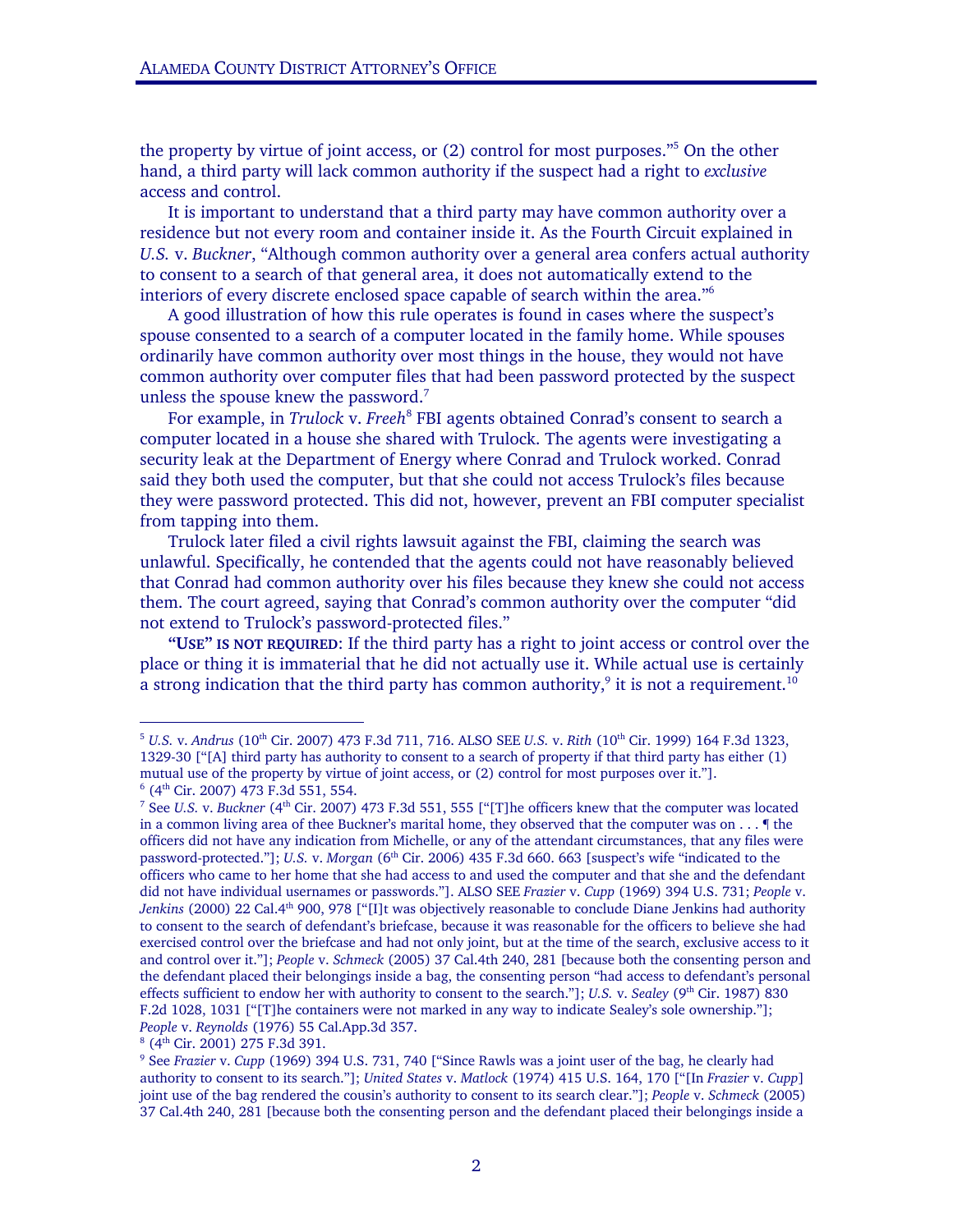For example, in *People* v. *Jenkins*11 the California Supreme Court ruled that the defendant's sister had common authority over an unlocked briefcase she was keeping for her brother even though it appeared she had never opened it. Said the court:

[A]lthough the searching officer had little reason to suppose that Diane Jenkins herself was using defendant's briefcase, this circumstance does not require us to conclude the officer lacked a reasonable basis for believing she had authority to consent to a search of the briefcase, when the facts known to him indicated she had exercised control over the briefcase . . .

 **THE "APPARENT AUTHORITY" RULE**: It is often difficult for officers to determine the extent of a third party's access or control over a place or thing. For this reason, the United States Supreme Court ruled that if they made a mistake—if it turned out the third party did *not* have common authority—their search will be upheld nonetheless if they reasonably believed he did.<sup>12</sup> In other words, the legality of the search depends not on whether the third party had actual authority, but on whether he had apparent authority. As the Court explained:

Because many situations which confront officers in the course of executing their duties are more or less ambiguous, room must be allowed for some mistakes on their part. But the mistakes must be those of reasonable men, acting on facts leading sensibly to their conclusions of probability.<sup>13</sup>

 Returning to the example of computer searches, a third party with common authority over a shared computer would usually have apparent authority over the suspect's files (unless, as noted, it was reasonably apparent to the officers that the third party could not access them).

-

Ξ

bag, the consenting person "had access to defendant's personal effects sufficient to endow her with authority to consent to the search."]. ALSO SEE *U.S.* v. *Rith* (10th Cir. 1999) 164 F.3d 1323, 1330 ["mutual use" requires a "fact-intensive inquiry"].

<sup>&</sup>lt;sup>10</sup> See People v. *Catlin* (2001) 26 Cal.4<sup>th</sup> 81, 163 ["Although [the consenting party] stated that he predominantly used one side of the garage/shop, the evidence established that [he] and defendant had common authority over the entire garage, including the cabinet."]; *U.S. v. Duran* (7<sup>th</sup> Cir. 1992) 957 F.2d 499, 505.<br><sup>11</sup> (2000) 22 Cal.4<sup>th</sup> 900.

<sup>11 (2000) 22</sup> Cal.4th 900. 12 *Illinois* v. *Rodriguez* (1990) 497 U.S. 177, 186. ALSO SEE *People* v. *Superior Court (Walker)* (2006) 143 Cal.App. $4<sup>th</sup>$  1183, 1199 ["The law permits a search based upon consent by a person with apparent authority where the officers conducting the search reasonably believe that the person is empowered to give that consent."]; *People* v. *MacKenzie* (1995) 34 Cal.App.4th 1256, 1273 ["[W]e ask whether the facts available to the officer at the moment would warrant in a person of reasonable caution a belief that the consenting party had authority over the premises."]; *People* v. *Oldham* (2000) 81 Cal.App.4<sup>th</sup> 1, 10 ["[E]ven if the consenting cotenant, in fact, lacks authority, officers may rely on his or her apparent authority."]; *U.S.* v. *Davis* (9th Cir. 2003) 332 F.3d 1163, 1170 ["[W]e stress that the relevant question is whether the officers reasonably believed that Smith had authority to consent to a search of Davis' bag."]; *U.S. v. Andrus* (10<sup>th</sup> Cir. 2007) 483 F.3d 711, 716 ["Even where actual authority is lacking, a third party has apparent authority to consent to a search when an officer reasonably, even if erroneously, believes the third party possesses authority to consent."]; *U.S. v. Meada* (1<sup>st</sup> Cir. 2005) 408 F.3d 14, 22 ["What matters is whether, based on the information in the officers' possession, they reasonably believed that Bowering had authority to invite them into the apartment."]; *U.S.* v. *Ruiz* (9<sup>th</sup> Cir. 2005) 428 F.3d 877, 880 ["A third party's consent to the search of another's belongings is valid if the consenting party has either actual or apparent authority to give consent."]; *U.S.* v. *Jenkins* (6<sup>th</sup> Cir. 1996) 92 F.3d 430, 436 ["The critical facts are not the actual relationship between the consenter and owner, but how that relationship appears to the officer who asked for consent."]. 13 At p. 186.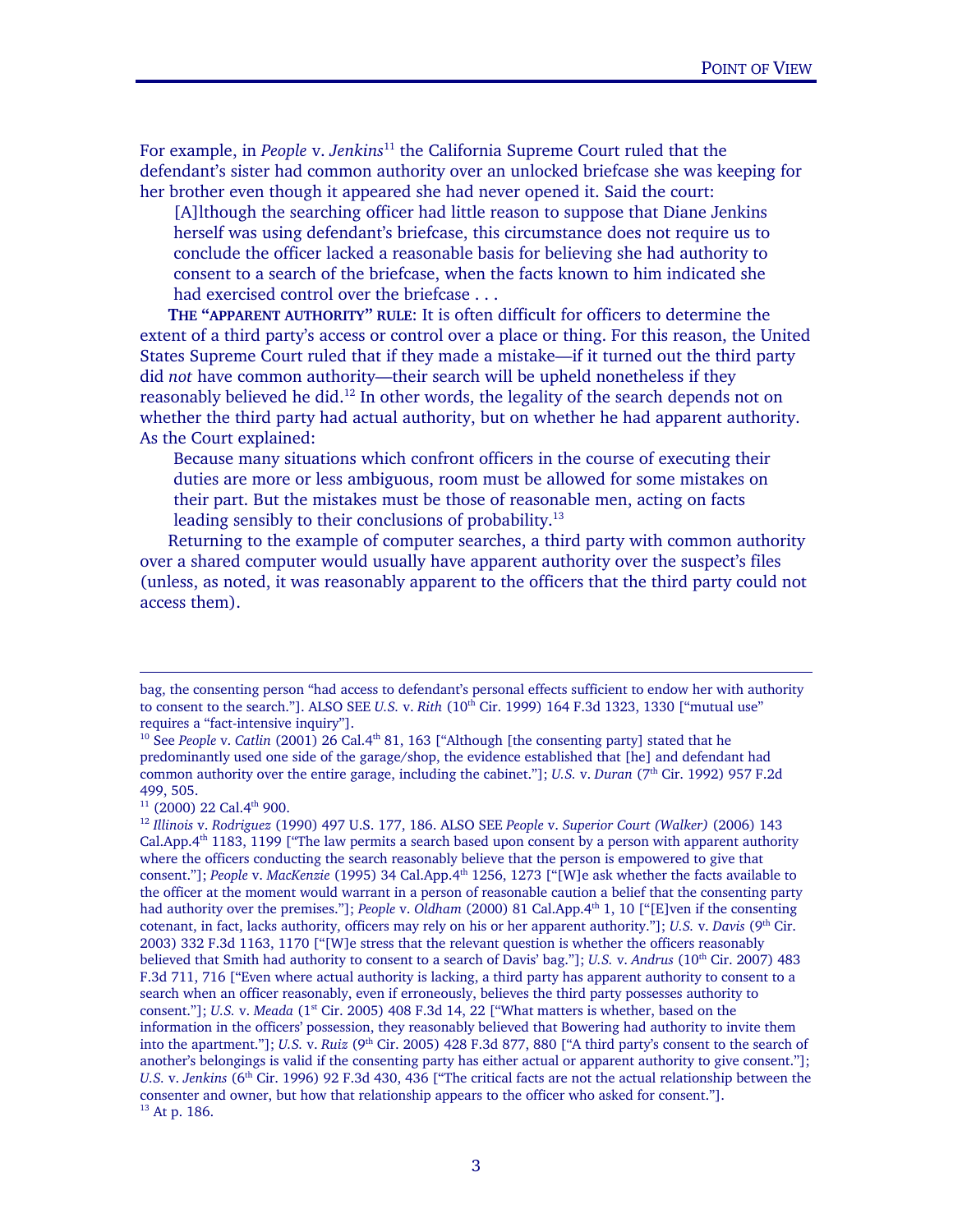For example, in *U.S.* v. *Andrus*14 ICE agents suspected that Andrus had stored child pornography on a computer located in a house he shared with his father. So they went there and obtained his father's consent to search the hard drive. It turned out the files were password protected, but Andrus's father was unaware of it, or at least he did not tell the agents. In any event, an agent was able to access the files by means of a forensic search program that, as in *Trulock*, gave no indication that it was accessing protected files. In the course of the search, they discovered child pornography and subsequently arrested Andrus.

 On appeal, the court ruled the search was lawful because "the facts known to the officers at the time the computer search commenced created an objectively reasonable perception that [Trulock's father] was, at least, *one* user of the computer."

 **MUST OFFICERS ASK QUESTIONS?** Unless officers are certain the third party has common authority, they may need to ask him about it.15 Thus, the Supreme Court in *Rodriguez* warned that "[e]ven when the invitation [to search] is accompanied by an explicit assertion that the person lives there, the surrounding circumstances could conceivably be such that a reasonable person would doubt its truth and not act upon it without further inquiry."16

### **CONSENT BY SPOUSES**

-

 So far we have been discussing the general principles of common and apparent authority. Now we will look at how those principles are applied in specific situations, starting with spouses.

 In most cases it is reasonable for officers to believe that the suspect's spouse has common authority over the entire family home, including containers and outbuildings.<sup>17</sup>

<sup>14 (10</sup>th Cir. 2007) 473 F.3d 711. ALSO SEE *U.S.* v. *Buckner* (4th Cir. 2007) 473 F.3d 551, 555 ["[T]he officers did not have any indication from Michelle, or any of the attendant circumstances, that any files were password-protected."].

<sup>&</sup>lt;sup>15</sup> See *U.S.* v. *Goins* (7<sup>th</sup> Cir. 2006) 437 F.3d 644, 648 ["[L]aw enforcement officers have a duty to inquire further as to a third party's authority to consent to a search, if the surrounding circumstances make that party's authority questionable."]; *U.S.* v. *Kimoana* (10<sup>th</sup> Cir. 2004) 383 F.3d 1215, 1222 ["[W]here an officer is presented with ambiguous facts related to authority, he or she has a duty to investigate further before relying on consent."]; *U.S. v. Dearing* (9<sup>th</sup> Cir. 1993) 9 F.3d 1428, 1430 ["[T]he police are not allowed to proceed on the theory that ignorance is bliss."]; *People* v. *Jacobs* (1987) 43 Cal.3d 472, 483 ["The potential for abuse would be great if the police were permitted to rely on a young child's consent to enter and search without first expending the little effort required to attempt to ascertain whether the child has the authority to permit such intrusions."]; *U.S.* v. *Whitfield* (D.C. Cir. 1991) 939 F.2d 1071, 1075 "T]he agents' superficial and cursory questioning of [the third party] did not disclose sufficient information to support a reasonable belief."]. COMPARE *U.S.* v. *Andrus* (10<sup>th</sup> Cir. 2007) 473 F.3d 711, 720 ["If the circumstances reasonably indicated [the consenting party] had mutual use of or control over the computer, the officers were under no obligation to ask clarifying questions"].<br><sup>16</sup> Illinois v. Rodriguez (1990) 497 U.S. 177, 188.

<sup>16</sup> *Illinois* v. *Rodriguez* (1990) 497 U.S. 177, 188. 17 See *U.S.* v. *Sealey* (9th Cir. 1987) 830 F.2d 1028, 1031; *U.S.* v. *Whitfield* (D.C. Cir. 1991) 929 F.2d 1071, 1074-5 ["[Officers] may assume that a husband and wife mutually use the living areas in their residence and have joint access to them so that either may consent to a search."]; *U.S.* v. *Duran* (7<sup>th</sup> Cir. 1992) 957 F.2d 499, 505 ["We hold that a spouse presumptively has authority to consent to a search of all areas of the homestead; the nonconsenting spouse may rebut this presumption only by showing that the consenting spouse was denied access to the particular area searched."]; *U.S. v. Rith* (10<sup>th</sup> Cir. 1999) 164 F.3d 1323, 1331 ["Relationships which give rise to a presumption of control of property include . . . husband-wife relationships."]; *U.S.* v. *Clark* (8th Cir. 2005) 409 F.3d 1039, 1044 ["[S]herry's statement that [her husband] hid things in the closet did not establish that she lacked access to the space or that [her husband] had exclusive access to it."].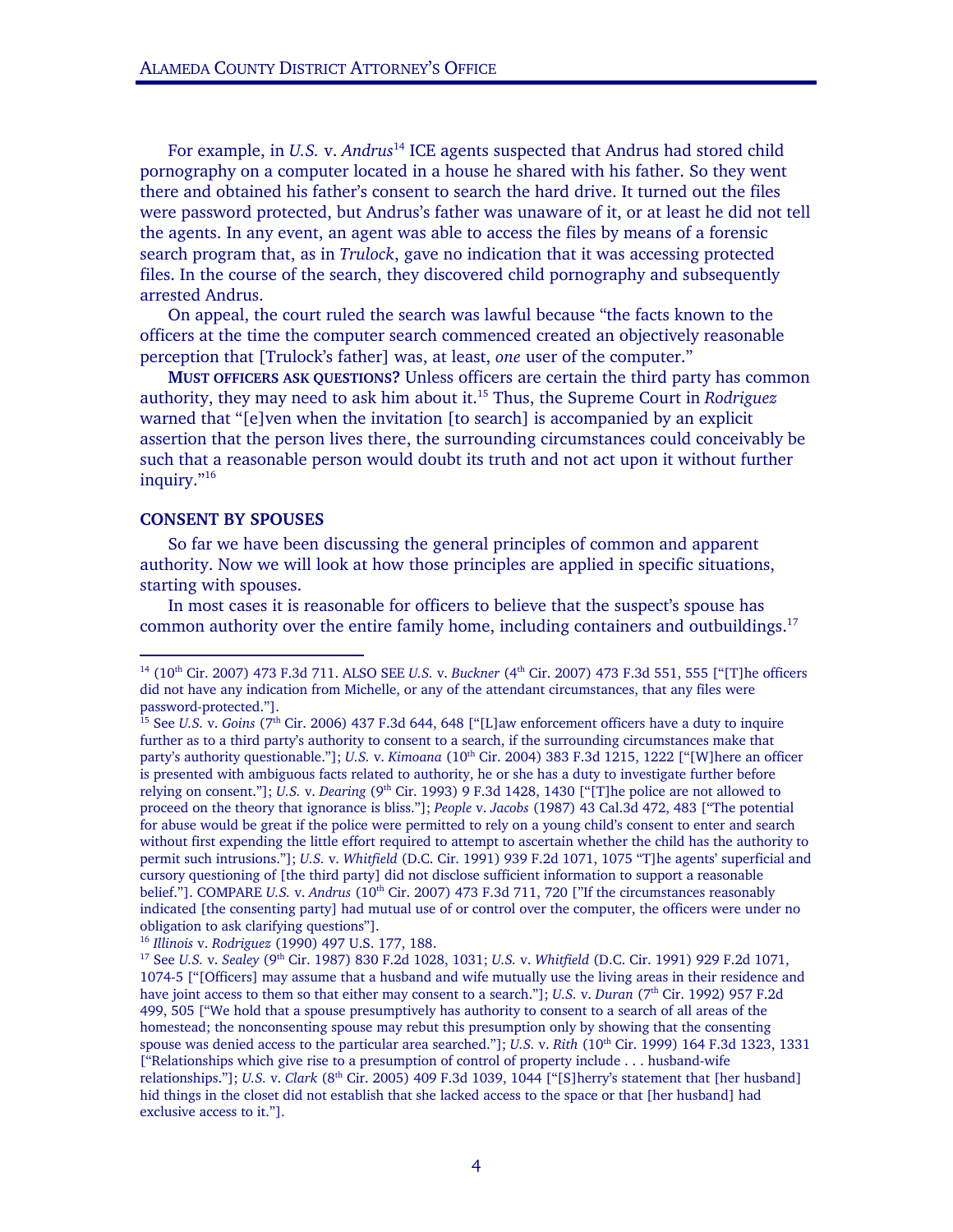In the words of the California Supreme Court, "[S]ince a wife normally exercises as much control over the property in the home as the husband, police officers may reasonably assume that she can properly consent to a search thereof . . . "<sup>18</sup>

 Still, there are rare situations in which the suspect will have a right to exclusive access and control, which would mean that his spouse's consent would not suffice. As the court pointed out in *U.S.* v. *Rith*, "Not all spouses share everything with their mates, which is another way of saying that spouses do not surrender every quantum of privacy or individuality with respect to one another."19

## **Rooms used exclusively by the suspect**

Ξ

 The suspect's spouse can ordinarily consent to a search of rooms that are used primarily, or even exclusively, by the suspect. This is because such an arrangement demonstrates only that the suspect's spouse made it a practice not to enter or use the room—not that she was denied access and control.<sup>20</sup>

 For example, in *People* v. *Reynolds*21 officers who had arrested Reynolds for kidnapping and molesting a young girl obtained his wife's consent to search the family home for evidence of the crimes. One of the rooms in the house was a darkroom that was used exclusively by Mr. Reynolds. Although the darkroom was locked, Ms. Reynolds provided the officers with a key. They then searched the room and found pornographic photographs of Reynolds' stepdaughters.

 In ruling that Mrs. Reynolds had common authority over the darkroom, the court noted that, although the room was Reynolds' "work area," he did not have exclusive control over it. Said the court, "This type of arrangement is not uncommon in a family home, but does not lead to the conclusion, as between a husband and wife, that such areas are beyond either spouse's control."

Similarly, in *U.S.* v. *Duran*<sup>22</sup> officers obtained Karen Duran's consent to search the family home and several outbuildings for drugs. One of the outbuildings was an old farmhouse her husband was using as a "private gym." While searching it, the officers found 28 pounds of marijuana. On appeal, Duran claimed that his wife did not have common authority over the farmhouse because she "never went into or used" it. The court responded:

[T]he mere fact that Karen neither used the old farmhouse nor left any of her personal effects there does not bear on whether [the defendant] maintained exclusive dominion over the structure. One can have access to a building or a room but choose not to enter.

## **Spouses hostile**

 $\overline{a}$ 

 The fact that the suspect and the consenting spouse were hostile toward each other does not eliminate the spouse's common authority over the premises. As the Court of

<sup>&</sup>lt;sup>18</sup> *People* v. *Duren* (1973) 9 Cal.3d 218, 241.<br><sup>19</sup> (10<sup>th</sup> Cir. 1999) 164 F.3d 1323, 1331.<br><sup>20</sup> See *U.S.* v. *Sealey* (9<sup>th</sup> Cir. 1987) 830 F.2d 1028, 1031 [wife had common authority over the family garage even though she told the officers that she "needed her husband's permission to go into the garage"]. <sup>21</sup> (1976) 55 Cal.App.3d 357.

<sup>&</sup>lt;sup>22</sup> (7<sup>th</sup> Cir. 1992) 957 F.2d 499.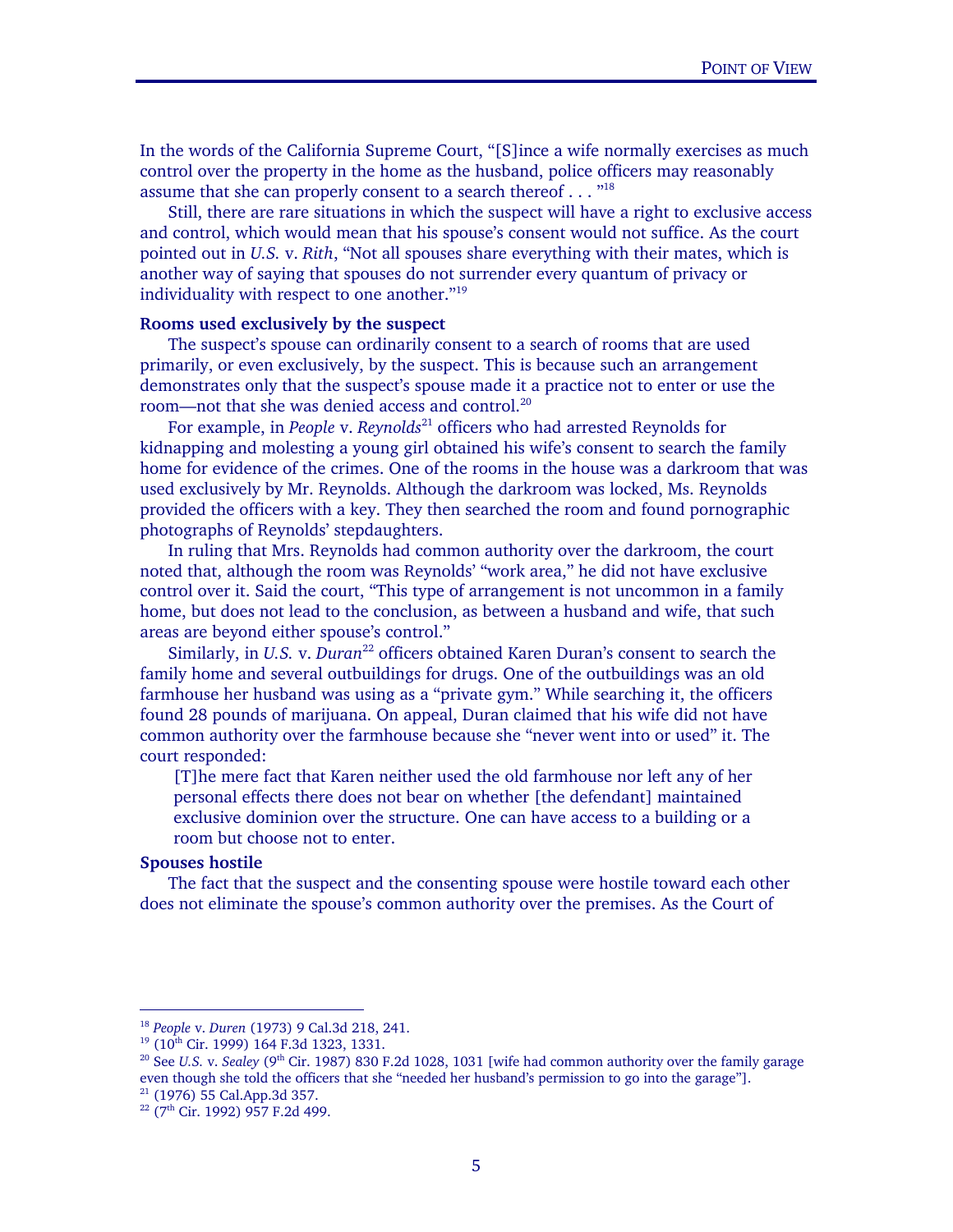Appeal observed, "While they are both living in the premises the equal authority does not lapse and revive with the lapse and revival of amicable relations between spouses." $23$ 

In fact, the consenting spouse may retain common authority over the family home even if she had moved out temporarily, and maybe even permanently.<sup>24</sup> This is because the test is whether she retained the *right* to access or control the property.

For example, in *People* v. *Bishop*<sup>25</sup> the defendant killed a woman while robbing the Los Angeles Parking Violations Bureau. His wife, Heather, was not present during the robbery but she might have been an accessory. After the robbery, Bishop became "violent and physically abusive" toward her; so she moved into a battered women's shelter, taking as much furniture and clothing as she and her parents could carry. A few weeks later, she went to the police and told them what she knew about the murder.

 Officers arrested Bishop the next day. Five days later, Heather consented to a search of the house. Although Bishop had changed the locks on the doors after she moved out, Heather crawled in through a window and admitted the officers. During the search, they found evidence linking Bishop to the crimes.

 Bishop claimed that because the officers knew that Heather had moved out of the house, they could not have reasonably believed she still had common authority. The court disagreed, pointing out that Bishop "did not have exclusive right of possession of the house. They were still married and, at least at that point, appellant had no legal right to exclude [Heather]."

 On the other hand, a spouse will not have common authority over the family home if the marriage had been dissolved and the suspect had been awarded sole possession.<sup>26</sup>

## **If the suspect objects**

In the past, officers could search even if the suspect objected. This was because each spouse was deemed to have assumed the risk that the other would consent. But in 2006, the United States Supreme Court departed from this principle in the case of *Georgia* v. *Randolph.*27 In *Randolph*, the Court ruled that when the occupants have roughly equal authority over the premises such as spouses, officers could not enter or search the suspect's residence based on the consent of his spouse if all of the following circumstances existed:

(1) **Express objection**: The suspect must have affirmatively voiced this objection.28 (Officers need not, however, ask him if he objects.<sup>29</sup> Furthermore, it is immaterial that he would have refused to consent if he had been asked.)

-

<sup>23</sup> *People* v. *Bishop* (1996) 44 Cal.App.4th 220, 237 [quoting *Commonwealth* v. *Martin* (1970) 358 Mass. 282, 289-90]. ALSO SEE *People* v. *Wilkins* (1993) 14 Cal.App.4th 761, 775 ["We conclude the victim had the authority to consent to police entry into the premises to arrest defendant."].<br><sup>24</sup> See *U.S.* v. *Long* (9<sup>th</sup> Cir. 1975) 524 F.2d 660, 661 ["Her husband was not her lessee who had the exclusive

right of possession of the house. They had shared it until Mrs. Long was forced to leave due to her fear of her husband."]; *U.S.* v. *Weston* (8<sup>th</sup> Cir. 2006) 443 F.3d 661, 668 [although occupant and consenting person were divorced, the officer knew they had "remained close despite their divorce," he had seen the consenting spouse at the house three times in four years, and the consenting spouse was home alone when he consented].<br><sup>25</sup> (1996) 44 Cal.App.4<sup>th</sup> 220.<br><sup>26</sup> See *People* v. *Bishop* (1996) 44 Cal.App.4<sup>th</sup> 220, 238.<br><sup>27</sup> (2006) 547 U.S. \_\_

<sup>&</sup>lt;sup>28</sup> See *Georgia v. Randolph (2006) 547 U.S. 103,* [the ruling requires "an express refusal"].<br><sup>29</sup> See *Georgia v. Randolph (2006) 547 U.S. 103,* [officers are not required to "take affirmative steps to find a potentially objecting co-tenant before acting on the permission they had already received."]; *U.S.* v. Parker<sup></sup> (7<sup>th</sup> Cir. 2006) 469 F.3d 1074, 1079["That Parker was not asked for his consent and did not have an opportunity to object to the search does not render invalid Johnson's voluntary consent."].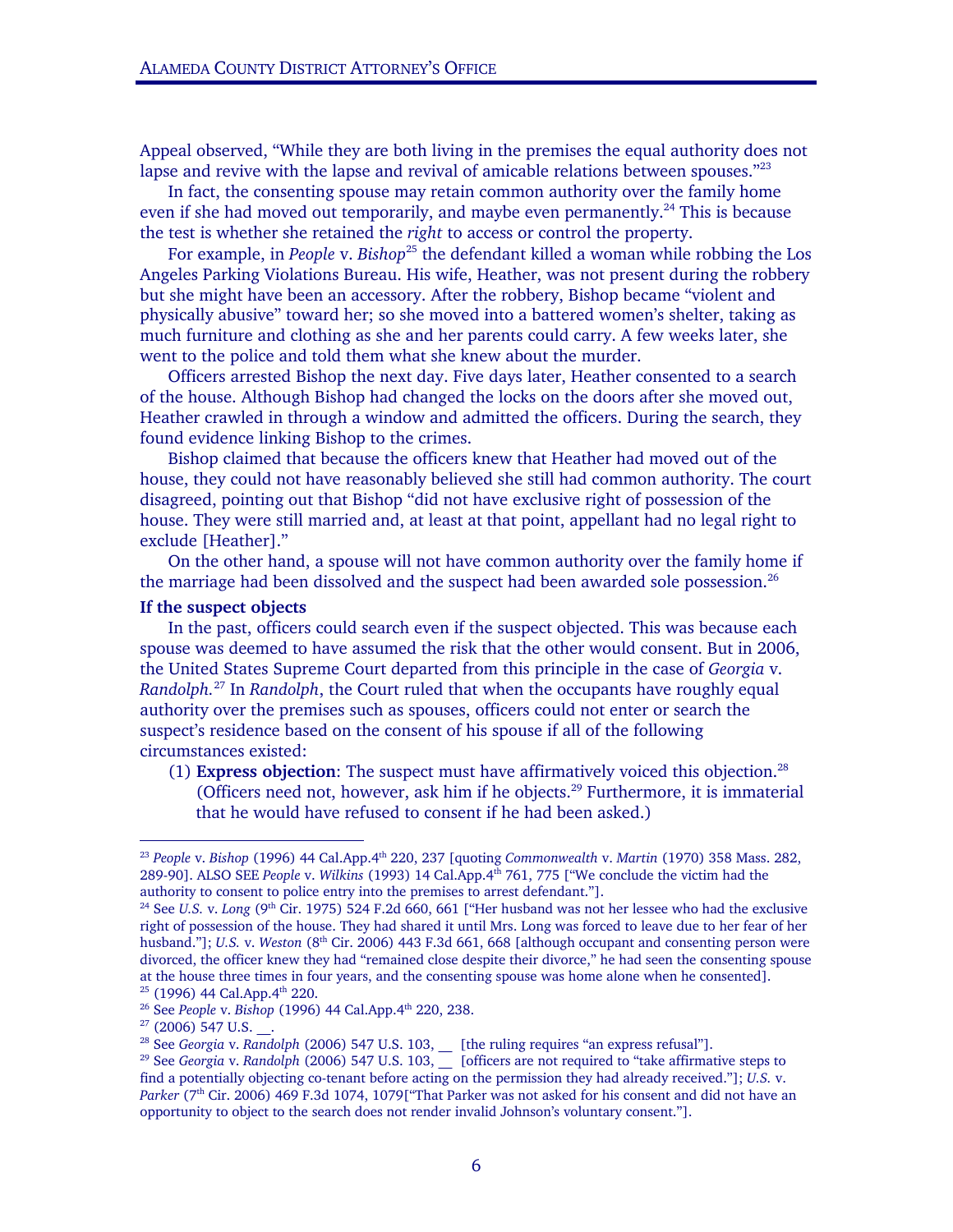- (2) **Objection in officers' presence**: The suspect must have objected in the officers' presence.<sup>30</sup> This means that the suspect must ordinarily be, in the words of the Court, "standing at the door."31 Although officers may not remove the suspect from the scene to prevent him from objecting, $32$  they may remove him for any lawful purpose; e.g., to confine him inside a patrol car after he was arrested.<sup>33</sup>
- (3) **Objective to obtain evidence**: The purpose of the officer's entry or search must have been to obtain evidence against the suspect. Consequently, officers may enter despite the suspect's objection if their purpose was to, for example, conduct a domestic violence investigation, interview the spouse, keep the peace, arrest the suspect, or render emergency aid.<sup>34</sup>

#### **CONSENT BY DOMESTIC PARTNERS**

Ξ

 $\overline{a}$ 

 It appears that the rules pertaining to consenting spouses will also be applied to people who are living together in an informal domestic relationship.<sup>35</sup> For example, in *U.S.* v. *Goins*36 a woman named Kalina Bratton reported to police in Wisconsin that Goins had kicked her, and that she was willing to authorize a search of his apartment for his

<sup>34</sup> See *U.S.* v. *Parker* (7<sup>th</sup> Cir. 2006) 469 F.3d 1074, 1077 ["There is no evidence that Parker was asked for his consent to search the house and that he refused of that he objected . . . . The absence of such evidence removes this case from the purview of [Randolph]."]; *U.S. v. Uscanga-Ramirez* (8<sup>th</sup> Cir. 2007) 475 F.3d 1024, 1028 ["There is no evidence that [defendant] expressly refused to officers' entry into the home at any time."]; *U.S.* v. *Uscanga-Ramirez* (8th Cir. 2007) 475 F.3d 1024, 1028 "[*Randolph* is clearly distinguishable. There is no evidence that Uscanga-Ramirez expressly refused the officers' entry into the home at any time."]; *Casteel* v. *State* (Nevada Supreme Court 2006) 131 P.3d 1, 4 ["Casteel never expressly or impliedly protested the search or denied the mother's authority to consent to the search."]; *Starks* v. *State* (Ind.App. 2006) 846 N.E.2d 673, 682, fn.1 [*Randolph* is distinguishable because the suspect "was not physically present," "nor did he express his refusal to consent"].

35 See *United States* v. *Matlock* (1974) 415 U.S. 164; *People* v. *Boyer* (1989) 48 Cal.3d 247, 276-7; *People* v. *Engel* (1980) 105 Cal.App.3d 489, 504 [woman had common authority over a box she controlled jointly with defendant]; *People* v. *Frye* (1998) 18 Cal.4th 894, 990 ["It may be inferred from the fact Warsing and defendant resided together in the apartment that she possessed authority to consent to the officers' entry."]; *U.S.* v. *Robinson* (7<sup>th</sup> Cir. 1973) 479 F.2d 300, 302 ["A defendant's paramour may give valid consent to the search of premises they jointly occupy. The rule is not based on principles of agency but rather on the reasonableness, under all the circumstances, of a search consented to by a person having immediate control and authority over the premises or property searched."]; *U.S. v. Rodriguez* (8<sup>th</sup> Cir. 2005) 414 F.3d 837, 844 [a woman who was the only person present in a motel room could consent to a search of it]; *U.S.* v. *Morning* ( $9<sup>th</sup>$  Cir. 1995) 64 F.3d 531, 534 [defendant and consenting person, who lived together in house, "had an at least equal interest in the use and possession of the house"].

<sup>30</sup> See *Georgia* v. *Randolph* (2006) 547 U.S. 103, \_\_ [objecting spouse must be "physically present"]; *People* v. *Ledesma* (2006) 39 Cal.4th 641, 704, fn.16 ["[*Randolph*] does not change the legal standards applicable to the present case, in which defendant was not present when the police received consent"].

<sup>&</sup>lt;sup>31</sup> See *U.S.* v. *DiModica* (7<sup>th</sup> Cir. 2006) 468 F.3d 495, 500 [unlike the situation in *Randolph*, "DiModica and his wife were not standing together at the doorway . . . [and the] officers never asked DiModica for permission to search his house"].

<sup>&</sup>lt;sup>32</sup> See *Georgia* v. *Randolph* (2006) 547 U.S. 103, <sup>["So long as there is no evidence that the police have</sup> removed the potentially objecting tenant from the entrance for the sake of avoiding possible objection  $\ldots$  "].<br><sup>33</sup> See *U.S. v. DiModica* (7<sup>th</sup> Cir. 2006) 468 F.3d 495, 500 f The officers did not remove DiModica to av objection; they legally arrested DiModica based on probable cause that he had committed domestic abuse."]; *U.S.* v. *Parker* (7<sup>th</sup> Cir. 2006) 469 F.3d 1074, 1078 ["[There was no evidence] that the police had taken [defendant] into custody as a mechanism for coercing Johnson's consent. So Johnson's consent to the search was valid as against Parker."]; *U.S.* v. *Wilburn* (7<sup>th</sup> Cir. 2007) 473 F.3d 742, 745 ["Wilburn was validly arrested and he was lawfully kept in a place—the back seat of a squad car—where people under arrest are usually held."].

<sup>&</sup>lt;sup>36</sup> (7<sup>th</sup> Cir. 2006) 437 F.3d 644.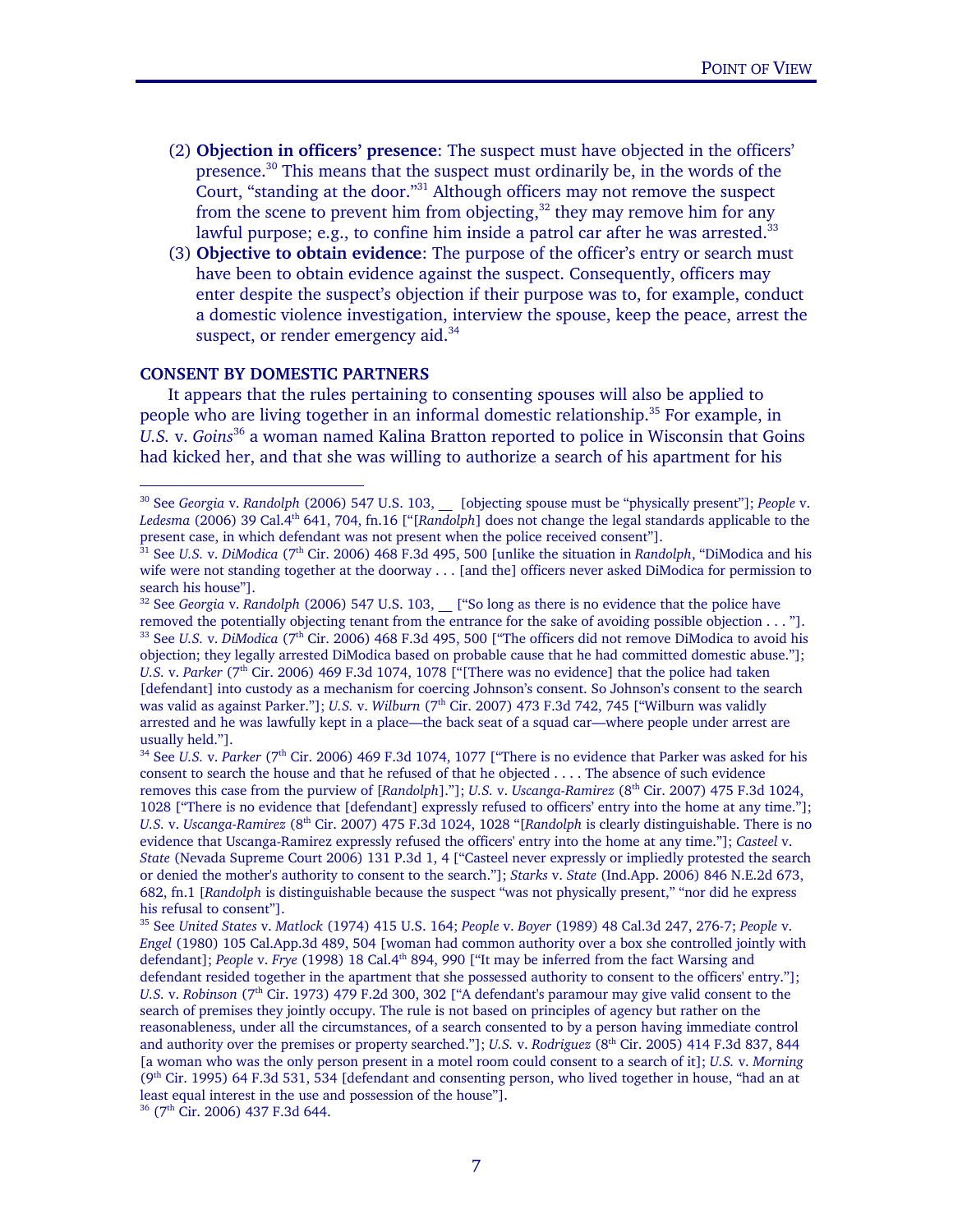drugs and a handgun. She also provided officers with several details about their living arrangement: although she was not currently living there, she had been living with Goins "on-and-off for several months;" her name was not on the lease and she did not pay rent, but she had a key to the apartment; she still kept personal belongings there; she continued to perform "household chores" for Goins, such as cleaning, cooking, and doing laundry; and she had "free rein of the house except the attic." Based on these representations, the officers entered the apartment and seized a bag of cocaine base in plain view.

 On appeal, Goins argued that the officers could not have reasonably believed that Bratton had common authority over the premises, but the court noting:

[Bratton] had a key to the apartment, possessions within the apartment, and represented that she lived there on-and-off and frequently cleaned and did household chores in the home. She also claimed that she was allowed into Goins' residence when he was not home. These representations paint a believable and reasonably complete picture of Bratton's actual authority to search.

Similarly, in *U.S. v. Meada*<sup>37</sup> a woman named Carol Bowering had been living with Meada in his apartment for about two months when he became violent toward her. Having decided to move out, Carol requested that officers stand by while she removed some of her possessions. She also mentioned that Meada had several weapons in the apartment. The officers knew that Meada was a convicted felon so, when they arrived, they obtained Carol's permission to enter and seize the guns. They found two: one in a kitchen cabinet, the other in a gun case in the bedroom they shared.

 In rejecting Meada's contention that the officers could not have reasonably believed that Carol had joint access or control over the apartment, the court noted that they knew she kept personal possessions there (including several changes of clothing), and that she could enter the apartment in Meada's absence. Thus, said the court, "the officers were not merely acting on an unsubstantiated assertion that Bowering had joint access to the apartment, but rather on the totality of the circumstances that supported such an assertion."

**IF THE SUSPECT OBJECTS**: It is likely that the rules pertaining to objecting spouses, discussed above, will apply if the suspect objects to the search.<sup>38</sup>

#### **CONSENT BY ROOMMATES**

 The common authority of roommates who share a house or apartment with a suspect is usually much less extensive than that of spouses and domestic partners. Still, roommates can usually consent to searches of some things.

 **CONSENT TO ENTER**: It is reasonable for officers to believe that a suspect's roommate may admit them into the residence.<sup>39</sup>

<sup>&</sup>lt;sup>37</sup> (1<sup>st</sup> Cir. 2005) 408 F.3d 14, 21-2.<br><sup>38</sup> **NOTE**: In *Georgia* v. *Randolph* (2006) 547 U.S. \_\_ the Court indicated that its ruling would apply "[u]nless the people living together fall within some recognized hierarchy, like a household of parent and child or barracks housing military personnel of different grades" Elsewhere, the Court said, "[I]t is fair to say that a caller standing at the door of shared premises would have no confidence that one occupant's invitation was a sufficiently good reason to enter when a fellow tenant stood there saying, 'stay out.' Without some very good reason, no sensible person would go inside under those conditions."

<sup>39</sup> See *People* v. *Ledesma* (2006) 39 Cal.4th 641, 705 ["[T]he police may assume, without further inquiry, that a person who answers the door in response to their knock has the authority to let them enter."]; *People* v.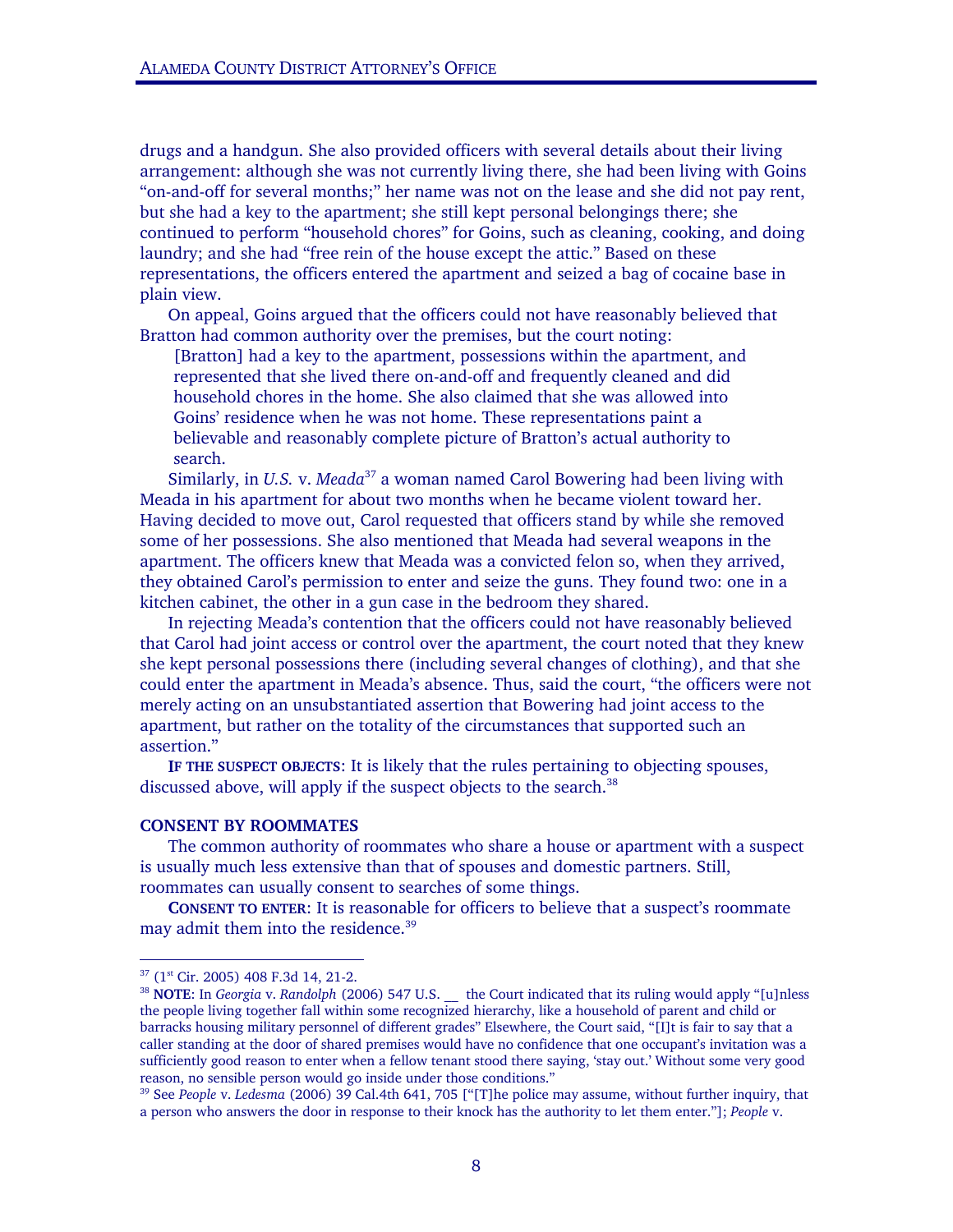**COMMON AREAS**: In most cases, the roommate will have authority over the common areas in the residence, such as the living room, kitchen, and garage.<sup>40</sup>

 **SUSPECT'S BEDROOM**: A suspect's roommate will not have common authority over a bedroom used solely by the suspect.41 As the court observed in *U.S.* v. *Duran*, "Two friends inhabiting a two-bedroom apartment might reasonably expect to maintain exclusive access to their respective bedrooms, without explicitly making this expectation clear to one another."42

For example, in *Beach v. Superior Court<sup>43</sup>* two brothers who were suspected of possessing marijuana lived in a house with their sister, Mrs. Nichols. So officers went there and obtained her consent to search her brothers' bedroom. The search netted a large quantity of drugs, but the court suppressed them on grounds the officers should have known that Mrs. Nichols did not have common authority over the bedroom. Said the court, "Nothing Mrs. Nichols said led the police to believe she shared the bedroom in common with her brothers, nor had she led the officers to think she had authority to allow a search of her brothers' room and personal effects."

**SEARCHING CONTAINERS**: If a roommate consents to a search of a room over which he has common authority, officers may ordinarily assume that he also has common authority over all the containers in the room, unless there was reason to believe otherwise.<sup>44</sup> For example, it would be unreasonable to believe that a roommate could consent to a search of the suspect's clothing.45

**IF THE SUSPECT OBJECTS**: See "Domestic partners," above.

search under a sofa]; *People* v. *McClelland* (1982) 136 Cal.App.3d 503, 507 [renter of apartment could consent to a search of a closet in a common area in which a temporary occupant kept his clothing]; *U.S.* v. *Ruiz* (9<sup>th</sup> Cir. 2005) 428 F.3d 877, 881 [officers reasonably believed the consenting person had common authority over a container in a common area]; *U.S.* v. *Rodriguez-Preciado* (9<sup>th</sup> Cir. 2005) 399 F.3d 1118, 1126 [officers reasonably believed that the only person in a motel room could consent to a search of it]; *People* v. *Hamilton* (1985) 168 Cal.App.3d 1058, 1067 [renter of apartment could consent to a search of a bedroom in which the defendant was temporarily present]; *U.S. v. Kimoana* (10<sup>th</sup> Cir. 2004) 383 F.3d 1215, 1223 [man] who had a key to a motel room and who was staying there, could consent to an entry even though he was not registered]; *People* v. *Linke* (1968) 265 Cal.App.2d 297, 314-5.<br><sup>41</sup> See *U.S. v. Davis* (9<sup>th</sup> Cir. 2003) 332 F.3d 1163, 1169 [roommate lacked common authority over suspect's

separate bedroom]; *U.S.* v. *Jimenez* (1<sup>st</sup> Cir. 2005) 419 F.3d 34, 40 [Rodriguez did not have the common authority over Jimenez's bedroom" which was "his space"; the door was locked and Rodriguez did not have a key."].

Ξ

*Frye* (1998) 18 Cal.4th 894, 990; *People* v. *Engel* (1980) 105 Cal.App.3d 489, 499. ALSO SEE *People* v. Santiago (1997) 55 Cal.App.4<sup>th</sup> 1540, 1544 [person who authorized officers to enter the premises had authority to do so because her duties "involved more than occasional babysitting; she was in charge of the household approximately 40 hours per week, albeit as a servant."].<br><sup>40</sup> See *People* v. *Reed* (1967) 252 Cal.App.2d 994, 995-6 [consenting co-occupant had authority to permit a

 $^{42}$  (7<sup>th</sup> Cir. 1992) 957 F.2d 499, 504-5.<br> $^{43}$  (1970) 11 Cal.App.3d 1032.

<sup>44</sup> See *People* v. *Catlin* (2001) 26 Cal.4th 81, 163 ["Emery and defendant had common authority over the entire garage, including the cabinet."]; *People* v. *Schmeck* (2005) 37 Cal.4th 240, 281 [co-occupant consented to a search of three bags containing clothing that defendant had left there, knowing that the consenting person also stored clothing in the bags].

<sup>45</sup> See *Beach* v. *Superior Court* (1970) 11 Cal.App.3d 1032, 1035-6 [officers could not reasonably believe that the defendants' sister had common authority over his room and personal effects]; *People* v. *Cruz* (1964) 61 Cal.2d 861, 867 [consenting roommate could not authorize a search of defendant's suitcase]; *People* v. *Stage* (1970) 7 Cal.App.3d 681, 684 [consenting occupant of a vehicle could not authorize a search of a jacket belonging to another]; *U.S.* v. *Davis* (9th Cir. 2003) 332 F.3d 1163, 1169, fn.4 ["[N]othing in the record her indicates that [the consenting roommate] had mutual use of and joint access to or control over Davis' bag, the bed under which it was stored, or even the bedroom in which it was discovered."].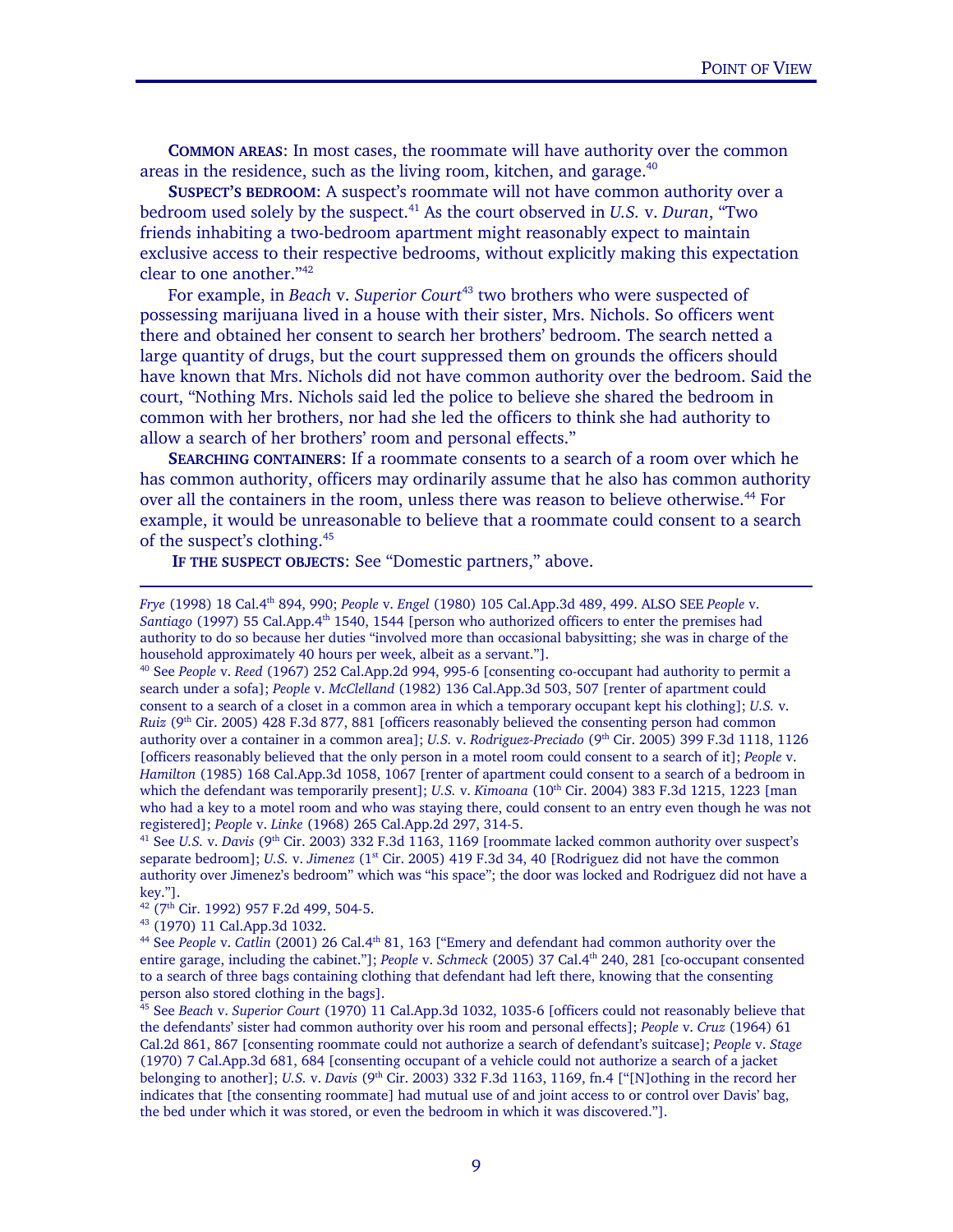#### **CONSENT BY PARENTS**

 If the suspect lives with his parents, either parent may authorize a search of his bedroom and property unless he has exclusive control over it. While there is nothing under the exclusive control of a young child, that may change when he reaches adulthood.

**PROPERTY OF MINORS**: If the child is a minor, the parents' authority to consent is usually unlimited because parents seldom relinquish total access or control of their children's rooms and things. As the court observed in *Vandenberg* v. *Superior Court*:

[A] father has the responsibility and authority for the discipline, training and control of his children. In the exercise of his parental authority, a father has full access to the room set aside for his son for purposes of fulfilling his right and duty to control his son's social behavior and to obtain obedience.<sup>46</sup>

 For these reasons, officers may search a minor's property based on the consent of a parent,<sup>47</sup> even if he objects.<sup>48</sup>

**PROPERTY OF ADULTS**: If the suspect is an adult who lives at his parents' home, the parents' common authority is less clear because these types of living arrangements will differ. For this reason, officers who have obtained the parents' consent may need to ask some questions before they begin.<sup>49</sup>

 For example, if the parties' relationship is tantamount to that of a landlord-tenant, the suspect might have a right to exclusive access and control over his room. As the D.C. Circuit observed, "A landlord-tenant type of arrangement between a parent and an older child might indicate that the child has been given greater autonomy in the house, that his room is his private enclave, a place no one else may enter without his permission."50

 Still, in most cases the parents ought to be able to permit officers to enter the suspect's room and, without searching, seize any evidence in plain view. This is because parents will almost always retain some control over the rooms in their home.<sup>51</sup> Taking note of this, the Court of Appeal said:

Parents with whom a son is living, on premises owned by them, do not ispo facto relinquish exclusive control over that portion thereof used by the son. To the contrary, the mere fact the son is permitted to use a particular bedroom, as such, does not confer upon him exclusive control thereof.<sup>52</sup>

<sup>46 (1970) 8</sup> Cal.App.3d 1048, 1055.

<sup>47</sup> See *In re Robert H.* (1978) 78 Cal.App.3d 894, 898 ["Where the police search a minor's home, the courts uphold parental consent on the premise of either the parents' right to control over the minor, or their exercise of control over the premises."]: *People* v. *Daniels* (1971) 16 Cal.App.3d 36, 42; *People* v. *Egan* (1967) 250 Cal.App.2d 433, 436; *U.S.* v. *Whitfield* (D.C. Cir. 1991) 939 F.2d 1071, 1075 ["When a minor child's room is involved, agents might reasonably assume that the child's mother, in the performance of parental duties, would not only be able to enter her child's bedroom but also would regularly do so."].

<sup>&</sup>lt;sup>48</sup> See *Georgia v. Randolph* (2006) 547 U.S. 103, \_\_ ["Unless the people living together fall within some hierarchy, like a household of *parent and child* . . . there is not societal understanding of superior and inferior . . . " Emphasis added.].

<sup>&</sup>lt;sup>49</sup> See *U.S.* v. *Whitfield* (D.C. Cir. 1991) 939 F.2d 1071, 1072 ["The [government's] burden cannot be met if agents, faced with an ambiguous situation, nevertheless proceed without making further inquiry."].

<sup>&</sup>lt;sup>50</sup> U.S. v. Whitfield (D.C. Cir. 1991) 939 F.2d 1071, 1075.<br><sup>51</sup> See People v. Oldham (2000) 81 Cal.App.4<sup>th</sup> 1, 10 ["[T]here was nothing to show Oldham had exclusive control over the bedroom he used or its contents."]; *U.S.* v. *Block* (4<sup>th</sup> Cir. 1978) 590 F.2d 535, 541 ["[Block's] mother had the normal free access that heads of household commonly exercise in respect of the rooms of family member occupants. She therefore clearly had authority to permit inspection of this room."]. 52 *People* v. *Daniels* (1971) 16 Cal.App.3d 36, 44.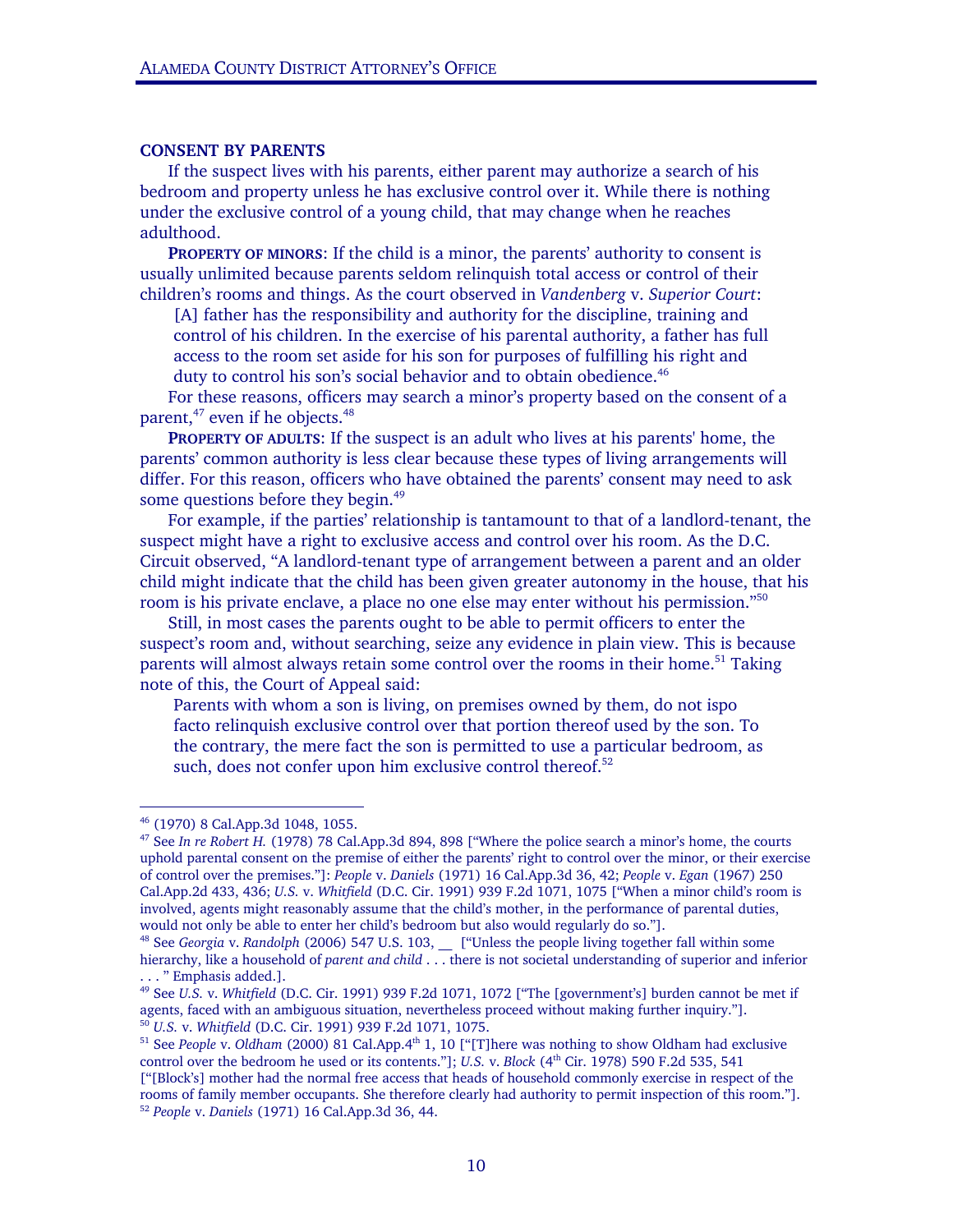For example, in *U.S.* v. *Lewis* the court ruled that the suspect's mother could permit officers to enter her adult son's unlocked bedroom where they saw a bulletproof vest in plain view. The court pointed out that the suspect's mother "had permission to access his room, and had actually entered it a number of times to clean it."53

 Parents may also have common authority over drawers and other storage spaces unless they were locked by the suspect or otherwise inaccessible to the parents. For example, in *People* v. *Daniels*<sup>54</sup> the defendant, who lived with his mother, was suspected of planting a bomb that severely injured his estranged wife. Officers went to the house and obtained his mother's consent to search his bedroom, where they found bombmaking paraphernalia on top of the dresser, in the dresser drawers, and under the mattress. In ruling that the mother had common authority over these places, the court pointed out that the defendant "did not have exclusive possession or control over the bedroom which he was permitted to use," and that his mother "had the right to enter and search the bedroom at will."

 Parents would not, however, have common authority over containers to which they did not have a right to joint access or control. Thus, while the court in *Daniels* upheld the search of the dresser drawers, it ruled that the officers' search of a suitcase belonging to Daniels was unlawful because his mother lacked common authority over it.

Similarly, in *People* v. *Egan*<sup>55</sup> officers were investigating the death of a woman from a drug overdose. Having reason to believe that Egan was involved, they went to the home of his stepfather, with whom he lived. After they explained the situation, Egan's stepfather consented to a search of, among other things, a small "kit" that belonged to Egan. Inside the kit, they found a handgun. Egan was charged with being a felon in possession of a weapon, but the court ruled the search was unlawful because the officers had no reason to believe that Egan's stepfather had common authority over the kit. Said the court:

[The stepfather] claimed no right, title, or interest in the kit bag. He made it abundantly clear that it was not his, and that Egan had left it there. The officers were under no misapprehension as to the limit of [the stepfather's] authority to consent.

 **IF AN ADULT SUSPECT OBJECTS:** It appears that officers would not be permitted to search a place or thing based on the consenting parent's common authority if son or daughter was present and objected.<sup>56</sup>

## **CONSENT BY MINOR CHILDREN**

Minors can never authorize a search of the family home or its contents. As the Supreme Court observed in *Georgia* v. *Randolph*, "[N]o one would reasonably expect [an 8-year old] to be in a position to authorize anyone to rummage through his parents' bedroom."57

 $\overline{a}$ 

Ξ

<sup>53 (2</sup>nd Cir. 2004) 386 F.3d 475, 481. 54 (1971) 16 Cal.App.3d 36.

<sup>55 (1967) 250</sup> Cal.App.2d 433.

<sup>&</sup>lt;sup>56</sup> See *Georgia* v. *Randolph* (2006) 547 U.S. 103, [Court indicated that its ruling would not apply if the consenting party had "superior" authority over the places and things; viz. "Unless the people living together fall within some hierarchy, like a household of parent and child . . . there is no societal understanding of superior and inferior"].

 $57$  (2006) 547 U.S. 103, ...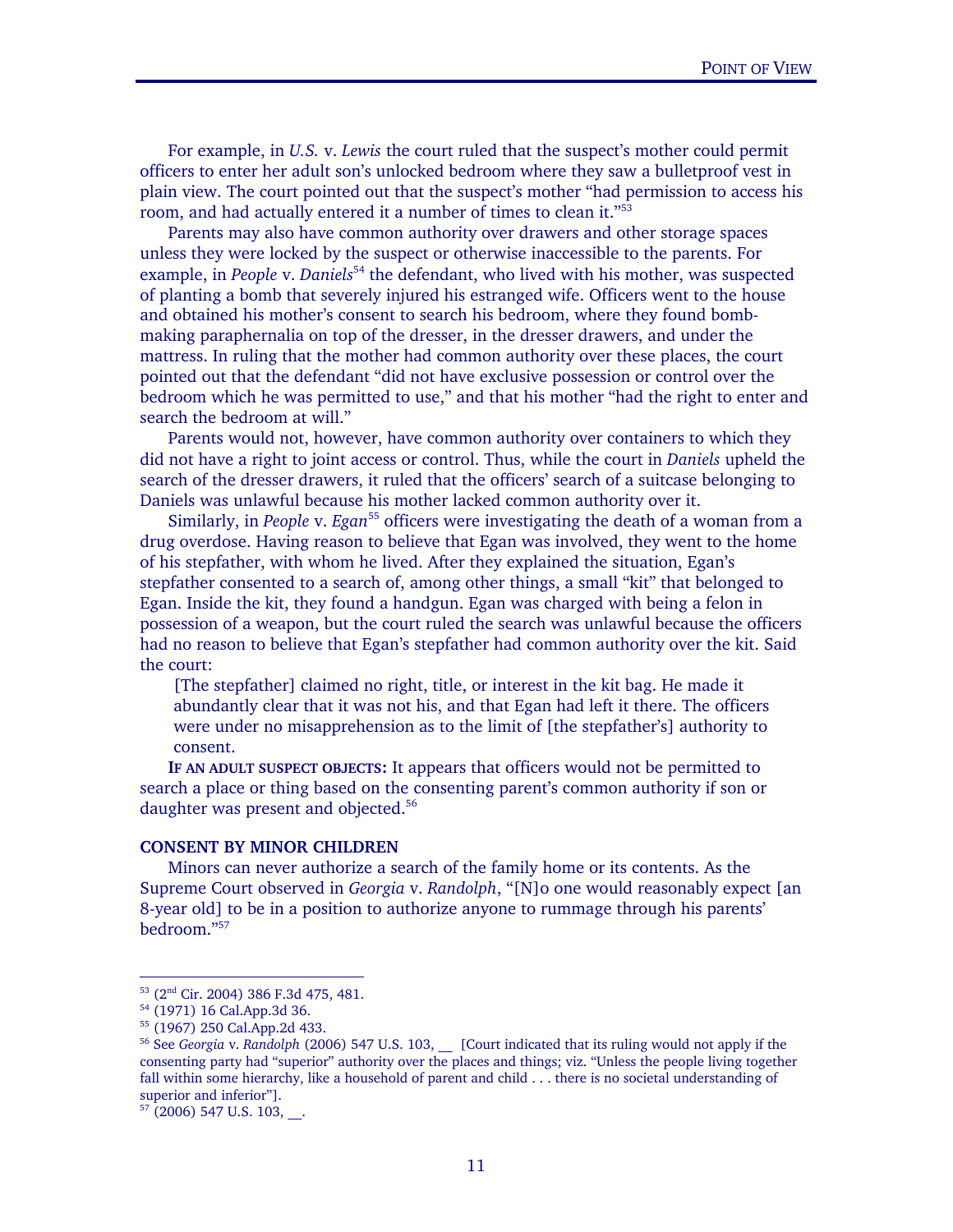For example, in *People* v. *Jacobs*<sup>58</sup> officers went to Jacobs' house to arrest him for burglary. His 11-year old stepdaughter opened the door and gave them permission to conduct a "quick tour" of the house. While touring, they seized a TV set that had been taken in a burglary. But the court ruled the search was unlawful because it was unreasonable for the officers to believe that an 11-year old could authorize it. Said the court, "[The evidence] does not support a finding that [the daughter] had the actual or apparent authority to permit even a superficial survey of the rooms of the house."

 A minor may, however, have sufficient authority to permit officers to enter the home (but not roam around) if he appeared to have temporary control of the premises.<sup>59</sup> For example, in *People* v. *Hoxter*<sup>60</sup> officers in Laguna Beach went to Hoxter's home to arrest him on a bench warrant. When they knocked, they heard Hoxter's 16-year old daughter instructing her younger sister to open the door. As she did so, the 16-year said told the officers to "come on in." They did, and while they were in the living room they arrested Hoxter on the warrant and seized drug paraphernalia in plain view.

 On appeal, Hoxter argued that the evidence should have been suppressed because it was unreasonable for the officers to believe that his daughter had the authority to admit them. The court disagreed, pointing out that "many California 16-year olds are mature enough to be left in charge of their homes."

## **CONSENT BY PROPERTY MANAGERS**

 $\overline{a}$ 

 Property managers seldom have common authority over leased premises, which means they cannot usually consent to a police entry or search.<sup>61</sup> As used here, the term

<sup>58 (1987) 43</sup> Cal.3d 472. ALSO SEE *Raymond* v. *Superior Court* (1971) 19 Cal.App.3d 321, 326 ["Here the policeman could not in good faith believe that the boy had authority to fetch a sample of his father's [marijuana]."].

<sup>59</sup> See *People* v. *Jacobs* (1987) 43 Cal.3d 472, 483 ["As a child advances in age she acquires greater discretion to admit visitors on her own authority. In some circumstances, a teenager may possess sufficient authority to allow the police to enter and look about common areas."]; *Fare* v. *Reginald B.* (1977) 71 Cal.App.3d 398, 403 [officer reasonably believed a boy 14-15 years old who answered the door had the authority to permit him to enter]; *U.S. v. Gutierrez-Hermosillo* (10<sup>th</sup> Cir. 1998) 142 F.3d 1225, 1231 [officers reasonably believed that a 14-year old who answered the door of a motel room had the authority to admit them].<br><sup>60</sup> (1999) 75 Cal.App.4<sup>th</sup> 406.<br><sup>61</sup> See *Stoner v. California* (1964) 376 U.S. 483, 489 ["[T]he police had [no] basis whatsoever to be

the night clerk had been authorized by the petitioner to permit the police to search the petitioner's room."]; *Georgia* v. *Randolph* (2006) 547 U.S. 103, \_\_ ["A person on the scene who identifies himself, say, as a landlord or a hotel manager calls up no customary understanding of authority to admit guests without the consent of the current occupant."]; *Chapman* v. *United States* (1961) 365 U.S. 610, 612 ["[T]he landlord and the officers forced open a window to gain entry to the premises . . . to search for distilling equipment."]; *People* v. *Superior Court (Walker)* (2006) 143 Cal.App.4th 1183, 1200 ["But a landlord may not give valid third-party consent to a police search of a house rented to another."]; *People* v. *Joubert* (1981) 118 Cal.App.3d 637, 648 ["Although a hotel guest should reasonably expect that maids, janitors and repairmen might enter his room in the performance of their duties, he would not reasonably anticipate that the police would enter to search."]; *Krauss* v. *Superior Court* (1971) 5 Cal.3d 418, 422 ["By registering as a guest petitioner impliedly consented to motel employees entering his room in the performance of their duties. He did not consent, however, impliedly or otherwise to those employees allowing police officers to enter his room to search for contraband."]; *People* v. *Verbiesen* (1970) 6 Cal.App.3d 938, 942 ["The garage doors were locked and the landlord had no key, indicating that the defendant had the exclusive right to the possession"]; *People* v. *Superior Court (York)* (1970) 3 Cal.App.3d 648, 657 ["[R]eliance on a landlord's consent to enter and search premises *known by the officer to be in the possession of the tenant* is not reasonable."]; *People* v. *Burke* (1962) 208 Cal.App.2d 149, 160 ["The mere fact that a person is a hotel manager does not import an authority to permit the police to enter and search the rooms of her guests."]; *People* v. *Brown* (1989) 210 Cal.App.3d 849, 855 [man who sublet the back bedroom did not have common authority over it]; *People* v.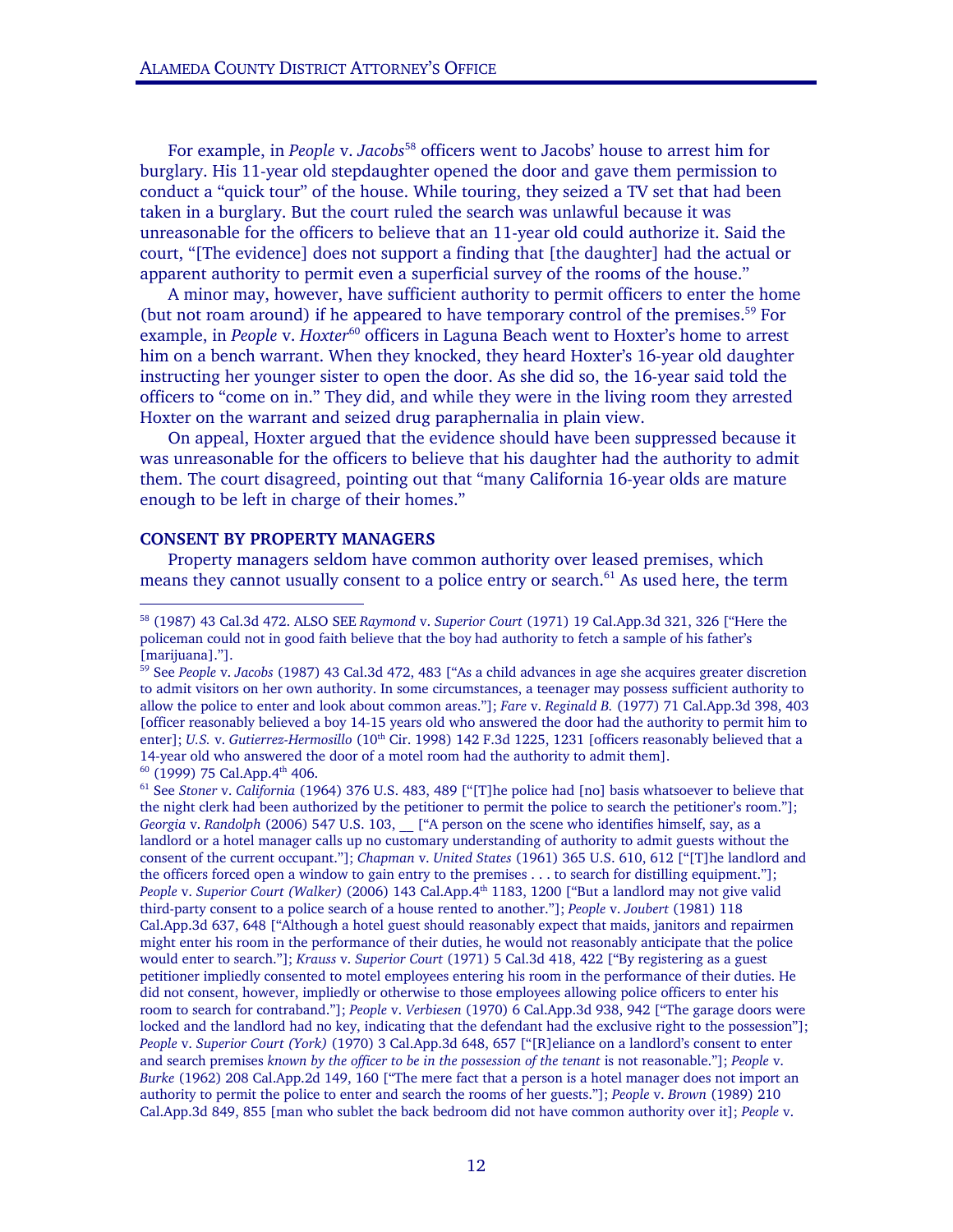"property manager" includes building owners, landlords, apartment managers, real estate agents, motel managers, and hotel desk clerks.

 It is true, of course, that property managers almost always have a right to some degree of access and control over the premises. As the United States Supreme Court pointed out in *Stoner* v. *California*, 62 "[W]hen a person engages a hotel room he undoubtedly gives implied or express permission to such persons as maids, janitors or repairmen to enter his room in the performance of their duties." But the Court added that it would be a stretch to infer that a hotel guest, by giving such permission, also grants the property manager the authority to allow officers to enter or search his room.

 The same holds true for real estate agents. For example, in *People* v. *Jacquez*63 an agent was showing a home to some prospective buyers when she saw what she thought was stolen property. She notified the police and permitted an officer to enter to determine whether the item was, in fact, stolen. It was. But the court ruled that, although the real estate agent had some control over the house while the owners were away, it was limited authority—not "common authority." Said the court:

While policemen are not required to be experts in the law of landlord and tenant, we do not believe an experienced policeman could reasonably believe a multiple listing broker or agent is authorized to permit entry and inspection by anyone known to the agent or broker not to be interested in the purchase of the property.

Another example is found in *People* v. *Roman*<sup>64</sup> where the owner of a garage suspected that his lessee, Roman, was using it to strip stolen cars. So he phoned the CHP and consented to a search of the premises. On appeal, the court ruled that the evidence discovered during the search should have been suppressed because, even though the owner unlocked the door with a key, there was no showing that he had common authority over the premises. Said the court, "The officer's assumption that an owner had the right to have law enforcement inspect his property was not reasonable."

**EXCEPTIONS: ABANDONMENT AND EVICTION**: A property manager may consent to an entry or search if the suspect abandoned the premises or had been evicted.<sup>65</sup> But because

*Baker* (1970) 12 Cal.App.3d 826, 836 ["The officers could not rely upon the consent of the manager of the bowling alley as authorizing the search of the locker or the handbag."]; *People* v. *Escudero* (1979) 23 Cal.3d 800, 807-8 ["[T]he tenant is generally deemed to give implied consent to reasonable entries by the owner or his agents, but only for certain narrowly limited purposes relating to the owner's interest in the property."]; *People* v. *Ingram* (1981) 122 Cal.App.3d 673; *People* v. *Baker* (1970) 12 Cal.App.3d 826 [manager of bowling alley could not consent to search of a handbag inside a locker]; *U.S.* v. *Warner* (9<sup>th</sup> Cir. 1988) 843 F.2d 401, 403 ["[A]t best, the landlord had permission to enter the property for the limited purpose of making specified repairs"].

-

Ξ

<sup>62 (1964) 376</sup> U.S. 483, 489.

<sup>63 (1985) 163</sup> Cal.App.3d 918. ALSO SEE *People* v. *De Caro* (1981) 123 Cal.App.3d 454, 466 [person who lists home for sale consents only to "the entry of a real estate agent accompanied by bona fide potential purchasers"].

 $64$  (1991) 227 Cal.App.3d 674, 680.

<sup>&</sup>lt;sup>65</sup> See *People* v. *Bennett* (1998) 17 Cal.4<sup>th</sup> 373, 391, fn.6 ["Ordinarily, a suspect has no expectation of privacy with regard to items left in a motel room after a tenancy has expired, and the police may search such items with the consent of the owner of the motel."]; *People v. Superior Court (Walker)* (2006) 143 Cal.App.4<sup>th</sup> 1183,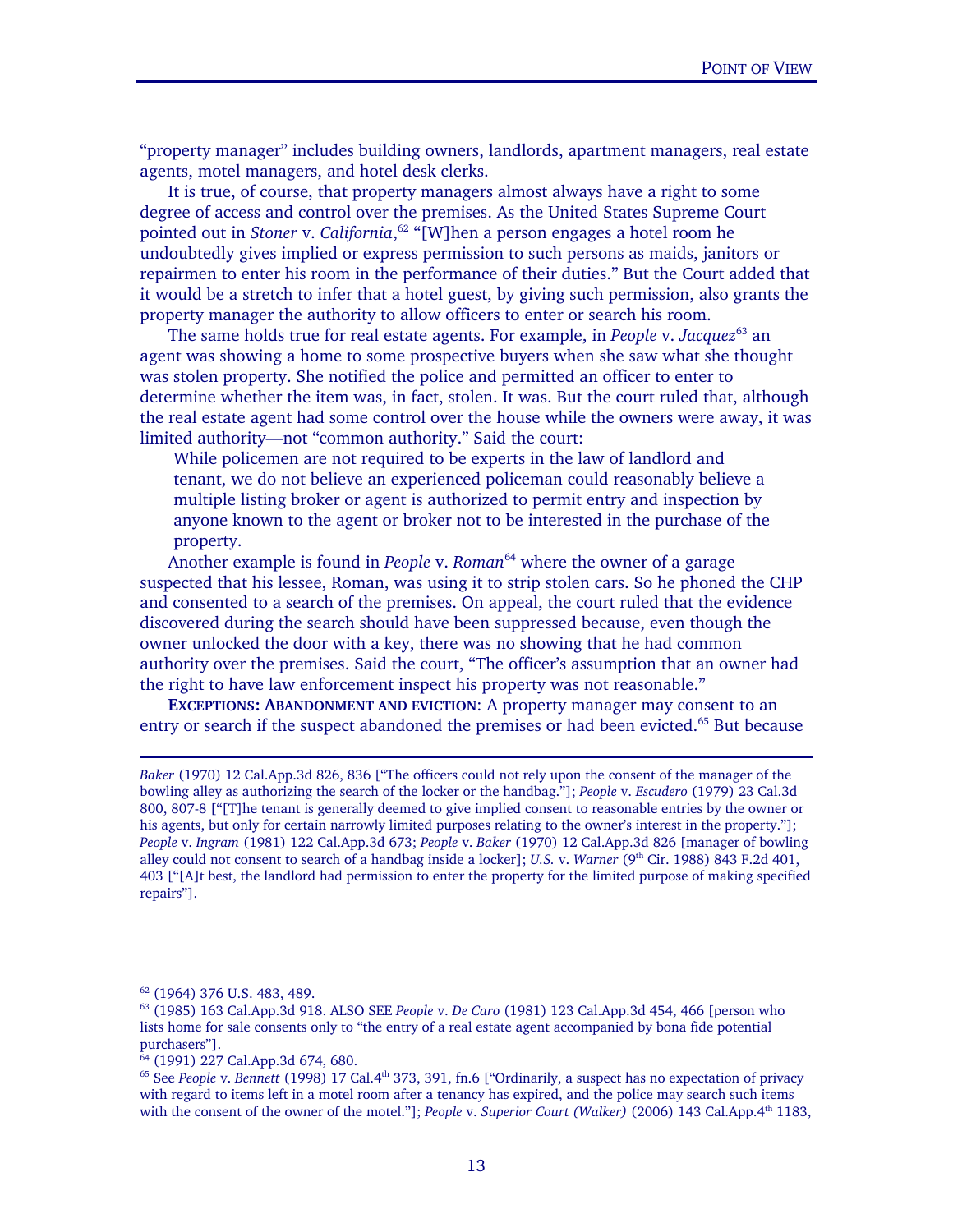the terms "abandonment" and "eviction" are technical legal terms, officers must not assume that someone who uses them has correctly determined that the premises or property had been abandoned or that eviction proceedings had been completed. Instead, they must inquire and try to determine whether the circumstances seem to support the property manager's contention.

For example, in *People* v. *Superior Court (York)*<sup>66</sup> an apartment manager told a Covina police officer that, while "evicting" the Yorks from their apartment, she found some marijuana. Rather than assume that the manager had the authority to admit him into the apartment, the officer first determined that the Yorks had left the premises, and that the manager had already removed the furniture from the furnished apartment. While it turned out the eviction process had not been concluded, the court ruled the search was lawful because the officer had obtained enough information to reasonably believe that the Yorks had been evicted.

 Similarly, in *People* v. *Ingram*67 the court ruled that an officer reasonably believed that a suspect had abandoned his hotel room—even though it was 90 minutes before checkout—because he had seen that the door to the room was open and that a housekeeper had already begun to clean it for the next guest.

#### **CONSENT BY CAR OWNERS**

 The owner of a vehicle, or a person who has the owner's permission to drive it, may ordinarily permit officers to search it because he has a right to joint access and control. For example, in *People* v. *Clark*68 officers in Ukiah who were investigating a murder learned that, on the night of the killing, the suspect had slept in a car belonging to Smith. So they obtained Smith's consent to search the car "for anything that might help out" in the investigation. During the search, officers found Clark's clothing, and it was spattered with blood. In ruling that Smith could consent to the search, the California Supreme Court said, "As the owner of the searched car, Smith unquestionably had a possessory interest in it."

-

<sup>1200 [&</sup>quot;[T]he owners of property may consent to a police search thereof as long as no other persons are legitimately occupying that property."]; *People* v. *Superior Court (York)* (1970) 3 Cal.App.3d 648, 657 ["[A] landlord who has evicted his tenant for nonpayment of rent has the authority to consent to an entry by the police into the premises in order to seize contraband discovered by the landlord in the course of the eviction."]; *People* v. *Superior Court (Williams)* (1978) 77 Cal.App.3d 69, 80 ["The manager apparently believed the shed had been abandoned and, in reliance upon that belief, placed his own padlock on the door. When Officer Pendleton arrived, the manager took him to the shed, unlocked the door, and let him enter to examine the interior. . . Officer Pendleton could reasonably have believed that he had authority from the manager to enter."]; *People* v. *Roman* (1991) 227 Cal.App.3d 674, 680 ["no evidence of eviction or abandonment that would give the landlord the authority to consent to entry"]; *People* v. *Superior Court (Evans)* (1970) 3 Cal.App.3d 648, 652-7 [officers reasonably believed a lawful eviction of the tenants was underway and the premises were now in the possession of the landlord]; *De Conti* v. *Superior Court* (1971) 18 Cal.App.3d 907, 910; *People* v. *Robinson* (1974) 41 Cal.App.3d 658, 666 [landlady handed a jacket containing a gun to an officer saying "she had put defendant's belongings on the porch because he had not paid her for staying at her home as he had promised."]; *People* v. *Remiro* (1979) 89 Cal.App.3d 809, 834 [reasonable belief in abandonment was sufficient]; *People* v. *Ingram* (1981) 122 Cal.App.3d 673, 678 ["A landlord may consent to a search of premises abandoned by a tenant."]. 66 (1970) 3 Cal.App.3d 648.

<sup>67 (1981) 122</sup> Cal.App.3d 673.

<sup>&</sup>lt;sup>68</sup> (1993) 5 Cal.4<sup>th</sup> 950.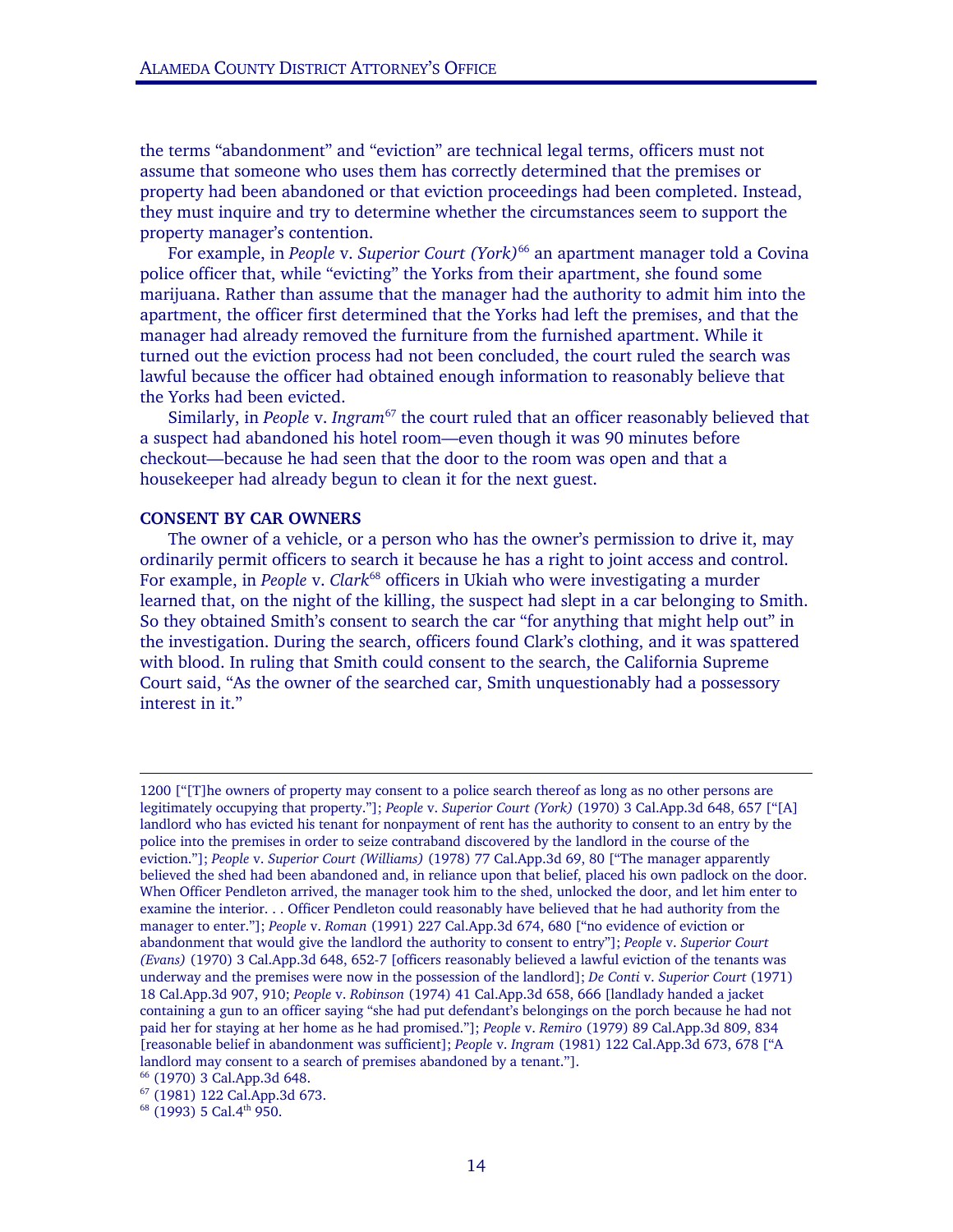Officers may not, however, search a closed container in the vehicle if it apparently belonged to someone other than the consenting person.<sup>69</sup> For example, in *U.S.* v. *Welch*<sup>70</sup> security officers at the Circus Circus hotel in Las Vegas detained Sharon Welch and David McGee who were suspected of passing counterfeit \$20 bills. McGee consented to a search of his car which contained, among other things, a woman's purse. The officers, who at this point were acting under the direction of local police, searched the purse and found Welch's driver's license and \$500 in counterfeit twenties. But the court ruled that, although McGee could authorize a general search of his car, he could not authorize a search of property that reasonably appeared to belong to Welch. Said the court, "[T]here is simply nothing in the record demonstrating that McGee had use of, let alone joint access to or shared control over, Welch's purse."

## **CONSENT BY EMPLOYERS**

Ξ

 Most employers have a right to access and control virtually everything in the workplace. So if the usual rules were applied, employers could consent to searches of places and things that were used exclusively by employee-suspects, such as their desks, file cabinets, lockers, and computers.

 But the courts have determined that, despite the employers' common authority, employees may reasonably expect privacy as to places and things they use exclusively. As the Ninth Circuit pointed out, "[An employee] may have an objectively reasonable expectation of privacy in private work areas given over to [his] exclusive use."<sup>71</sup>

 Consequently, the courts have ruled that employers may consent to police searches of property that is used exclusively by employees only if both of the following circumstances existed:

- (1) **Right to joint access or control**: The employer must have had a right to joint access or control over the place or thing.
- (2) **Employer exercised the right**: The employer must have openly exercised that right on a regular basis, or at least so frequently that the employee-suspect could not have reasonably expected privacy in the place or thing that was searched.<sup>72</sup>

<sup>&</sup>lt;sup>69</sup> See *U.S.* v. *Jenkins* (6<sup>th</sup> Cir. 1996) 92 F.3d 430, 438 ["The generic relationship between the owner of a rig and its driver is characterized by a considerable grant of authority to the driver. The driver had complete control of the tractor part of the rig, and almost always has keys to the trailer. The driver is typically allowed to enter the trailer on the occurrence of any of a certain number of conditions . . . "]; *U.S.* v. *Booker* (8<sup>th</sup> Cir. 1999) 186 F.3d 1004, 1006 ["The case would be otherwise if [the consenting person] had given permission to search [the defendant's] luggage"].  $^{70}$  (9<sup>th</sup> Cir. 1993) 4 F.3d 761.

<sup>70 (9</sup>th Cir. 1993) 4 F.3d 761. 71 *U.S.* v. *Gonzalez* (9th Cir. 2003) 328 F.3d 543, 548. ALSO SEE *O'Connor* v. *Ortega* (1987) 480 U.S. 709, 718 [state hospital physician had standing to challenge a search by hospital officials of the desk and files in his office]; *Mancusi* v. *DeForte* (1968) 392 U.S. 364, 368-9 [union official could challenge search of union office he shared with others].

<sup>72</sup> See *O'Connor* v. *Ortega* (1987) 480 U.S. 709, 717 ["Public employees' expectations of privacy in their offices, desks, and file cabinets, like similar expectations of employees in the private sector, may be reduced by virtue of actual office practices and procedures, or by legitimate regulation."]; *Vega-Rodriguez* v. *Puerto Rico Telephone Co.* (1<sup>st</sup> Cir. 1997) 110 F.3d 174, 180 ["PRTC notified its work force in advance that video cameras would be installed and disclosed the cameras' field of vision. Hence, the affected workers were on clear notice from the outset that any movements they might make and any objects they might display within the work area would be exposed to the employer's sight."]; *TBG Insurance Services Corp.* v. *Superior Court* (2002) 96 Cal.App.4th 443. 452 ["TBG's advance notice to Zieminski (the company's policy statement) gave Zieminski the opportunity to consent to or reject the very thing that he now complains about, and that notice, combined with his written consent to the policy, defeats his claim that he had a reasonable expectation of